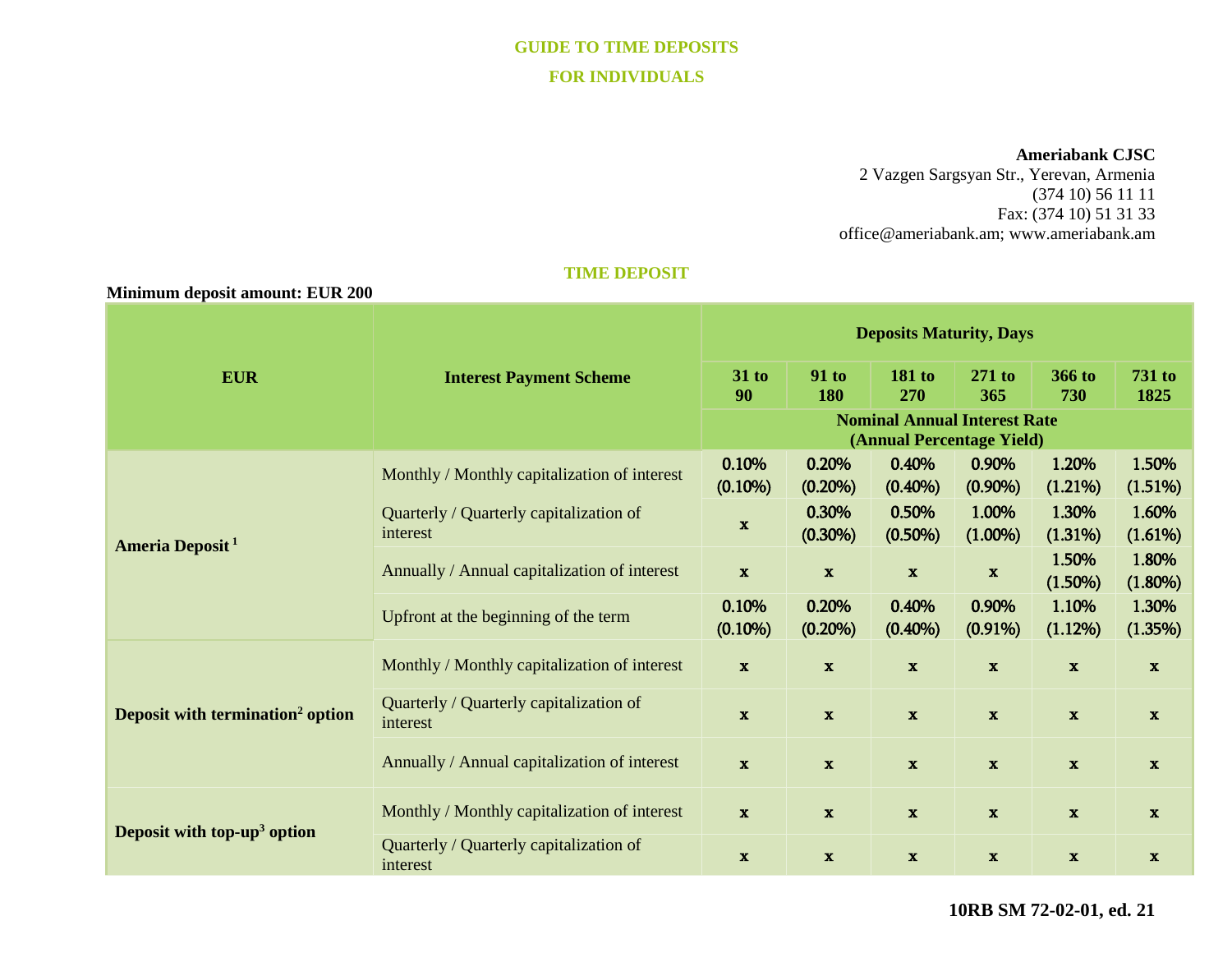|                                                                                                               | Annually / Annual capitalization of interest        | $\mathbf{x}$ | $\mathbf{x}$ | $\mathbf{x}$ | $\mathbf{x}$ | $\mathbf{x}$ | $\mathbf{x}$ |
|---------------------------------------------------------------------------------------------------------------|-----------------------------------------------------|--------------|--------------|--------------|--------------|--------------|--------------|
| Deposit with partial withdrawal <sup>4</sup><br>option                                                        | Monthly / Monthly capitalization of interest        | $\mathbf{x}$ | $\mathbf{x}$ | $\mathbf{x}$ | $\mathbf{x}$ | $\mathbf{x}$ | $\mathbf{x}$ |
|                                                                                                               | Quarterly / Quarterly capitalization of<br>interest | $\mathbf{x}$ | $\mathbf{x}$ | $\mathbf{x}$ | $\mathbf{x}$ | $\mathbf{x}$ | $\mathbf{x}$ |
|                                                                                                               | Annually / Annual capitalization of interest        | $\mathbf{x}$ | $\mathbf{x}$ | $\mathbf{x}$ | $\mathbf{x}$ | $\mathbf{x}$ | $\mathbf{x}$ |
| Deposit with top-up <sup>3</sup> and<br>termination <sup>2</sup> options                                      | Monthly / Monthly capitalization of interest        | $\mathbf{x}$ | $\mathbf{x}$ | $\mathbf{x}$ | $\mathbf{x}$ | $\mathbf{x}$ | $\mathbf{x}$ |
|                                                                                                               | Quarterly / Quarterly capitalization of<br>interest | $\mathbf{x}$ | $\mathbf{x}$ | $\mathbf{x}$ | $\mathbf{x}$ | $\mathbf{x}$ | $\mathbf{x}$ |
|                                                                                                               | Annually / Annual capitalization of interest        | $\mathbf x$  | $\mathbf{x}$ | $\mathbf{x}$ | $\mathbf{x}$ | $\mathbf{x}$ | $\mathbf{x}$ |
| Deposit with partial withdrawal <sup>4</sup><br>and termination <sup>2</sup> options                          | Monthly / Monthly capitalization of interest        | $\mathbf{x}$ | $\mathbf{x}$ | $\mathbf{x}$ | $\mathbf x$  | $\mathbf{x}$ | $\mathbf{x}$ |
|                                                                                                               | Quarterly / Quarterly capitalization of<br>interest | $\mathbf{x}$ | $\mathbf{x}$ | $\mathbf{x}$ | $\mathbf{x}$ | $\mathbf{x}$ | $\mathbf{x}$ |
|                                                                                                               | Annually / Annual capitalization of interest        | $\mathbf{x}$ | $\mathbf{x}$ | $\mathbf{x}$ | $\mathbf{x}$ | $\mathbf{x}$ | $\mathbf{x}$ |
| Deposit with top-up <sup>3</sup> and partial<br>withdrawal <sup>4</sup> options                               | Monthly / Monthly capitalization of interest        | $\mathbf{x}$ | $\mathbf{x}$ | $\mathbf{x}$ | $\mathbf{x}$ | $\mathbf{x}$ | $\mathbf{x}$ |
|                                                                                                               | Quarterly / Quarterly capitalization of<br>interest | $\mathbf{x}$ | $\mathbf{x}$ | $\mathbf{x}$ | $\mathbf{x}$ | $\mathbf{x}$ | $\mathbf{x}$ |
|                                                                                                               | Annually / Annual capitalization of interest        | $\mathbf{x}$ | $\mathbf{x}$ | $\mathbf{x}$ | $\mathbf{x}$ | $\mathbf{x}$ | $\mathbf{x}$ |
| Deposit with top-up <sup>3</sup> , partial<br>withdrawal <sup>4</sup> and termination <sup>2</sup><br>options | Monthly / Monthly capitalization of interest        | $\mathbf x$  | $\mathbf x$  | $\mathbf x$  | $\mathbf x$  | $\mathbf{x}$ | $\mathbf{x}$ |
|                                                                                                               | Quarterly / Quarterly capitalization of<br>interest | $\mathbf{x}$ | $\mathbf{x}$ | $\mathbf x$  | $\mathbf x$  | $\mathbf{x}$ | $\mathbf{x}$ |
|                                                                                                               | Annually / Annual capitalization of interest        | $\mathbf{x}$ | $\mathbf{x}$ | $\mathbf{x}$ | $\mathbf{x}$ | $\mathbf{x}$ | $\mathbf{x}$ |

## **ATTENTION!**

THE AMOUNTS AVAILABLE ON YOUR ACCOUNT ARE SUBJECT TO NOMINAL INTEREST RATE. THE ANNUAL PERCENTAGE YIELD SHOWS THE INCOME YOU CAN EARN IF YOU MAKE THE MANDATORY DEPOSIT PAYMENTS AND RECEIVE THE ACCRUED INTEREST WITH THE SELECTED FREQUENCY.

ANNUAL PERCENTAGE YIELD IS CALCULATED BY THE FOLLOWING FORMULA:

$$
A = \sum_{n=1}^{N} \frac{K_n}{(1+i)^{\frac{D_n}{365}}}
$$
(2)

Where

**i is the narrowly defined effective rate (NDER)** 

**Kn** is n number of cash flows from the Bank's perspective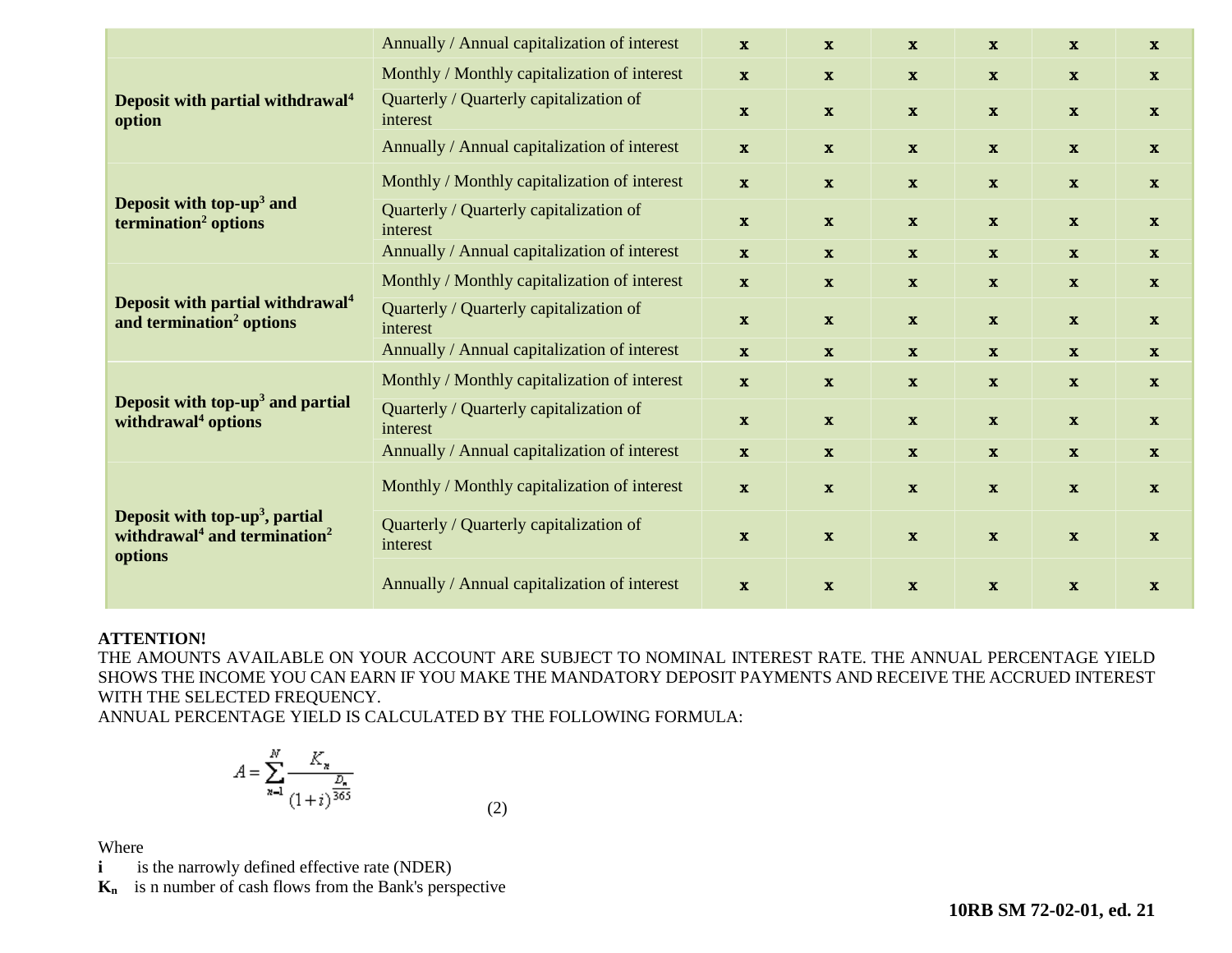- **N** is the number of cash flows related to that particular financial instrument
- **A** is the initial amount attracted or provided

 $D_n$  is the period of receiving the n<sup>th</sup> cash flow expressed in the days elapsed from the day of the first flow (the day of first flow being the day of attracting or issuing the amounts)

**<sup>1</sup>AMERIA DEPOSIT** is a standard time deposit where the depositors (or third party) are not allowed to add to or withdraw amounts from deposit account or convert the deposit into another currency during the term of deposit agreement.

<sup>2</sup>If the depositor terminates the deposit agreement before the due date, the Bank shall recalculate the accrued interest at the rate applicable to the deposit for the actual number of days elapsed as of the termination date.

If the deposit is requested back within a 30-day period after the start date, interest is recalculated at an annual rate of 0.1%.

If in case of early termination of deposit no term is applicable to that particular period (marked "x"), the underlying value in recalculation of interest will be equal to "0" (zero).

This being the case, the option "payment of interest upfront at the beginning of the term" is not applicable.

<sup>3</sup>The client may top-up the deposited amount throughout the deposit term except the last 3 months. Maximum allowed increase is 30% of initial contractual amount. Funds transferred by third parties can be deposited in the name of the depositor provided the required details of deposit account are specified. This being the case, the option "payment of interest upfront at the beginning of the term" is not applicable.

<sup>4</sup>The client may withdraw part of deposited amount throughout the deposit term except the first 3 months. Maximum allowed withdrawal is 30% of initial contractual amount. Interest accrued to withdrawn amount shall not be recalculated.

When deposit amount is reduced, the Bank provides an account statement to the depositor who acknowledges its receipt by their signature. Such signed receipt shall be the proof of actual decrease of deposit amount.

This being the case, the option "payment of interest upfront at the beginning of the term" is not applicable.

## **Terms and conditions for deposits over AMD 2 billion or foreign currency equivalent shall be subject to internal regulations of the Bank.**

#### **Additional Benefits**

 $\overline{a}$ 

The Bank may, at its own discretion, provide to the depositor **a loan, debit or credit card with revolving or non-revolving line of credit** on the following terms**:**

| <b>Qurrency</b>             | <b>Interest Rate</b>        | Credit Limit/Deposit (LTV) <sup>1</sup> Ratio |
|-----------------------------|-----------------------------|-----------------------------------------------|
| Same as deposit currency    | Deposit rate $+4\%$         | 90%<br>Un to-                                 |
| Other than deposit currency | As per Retail Lending Terms | 70%<br>Up to                                  |

The Bank shall have the right to charge any overdue liabilities on credit card to the deposit account through direct debiting.

<sup>&</sup>lt;sup>1</sup>The deposit amount used for calculation of the ratio does not include the interest paid at the beginning of the term.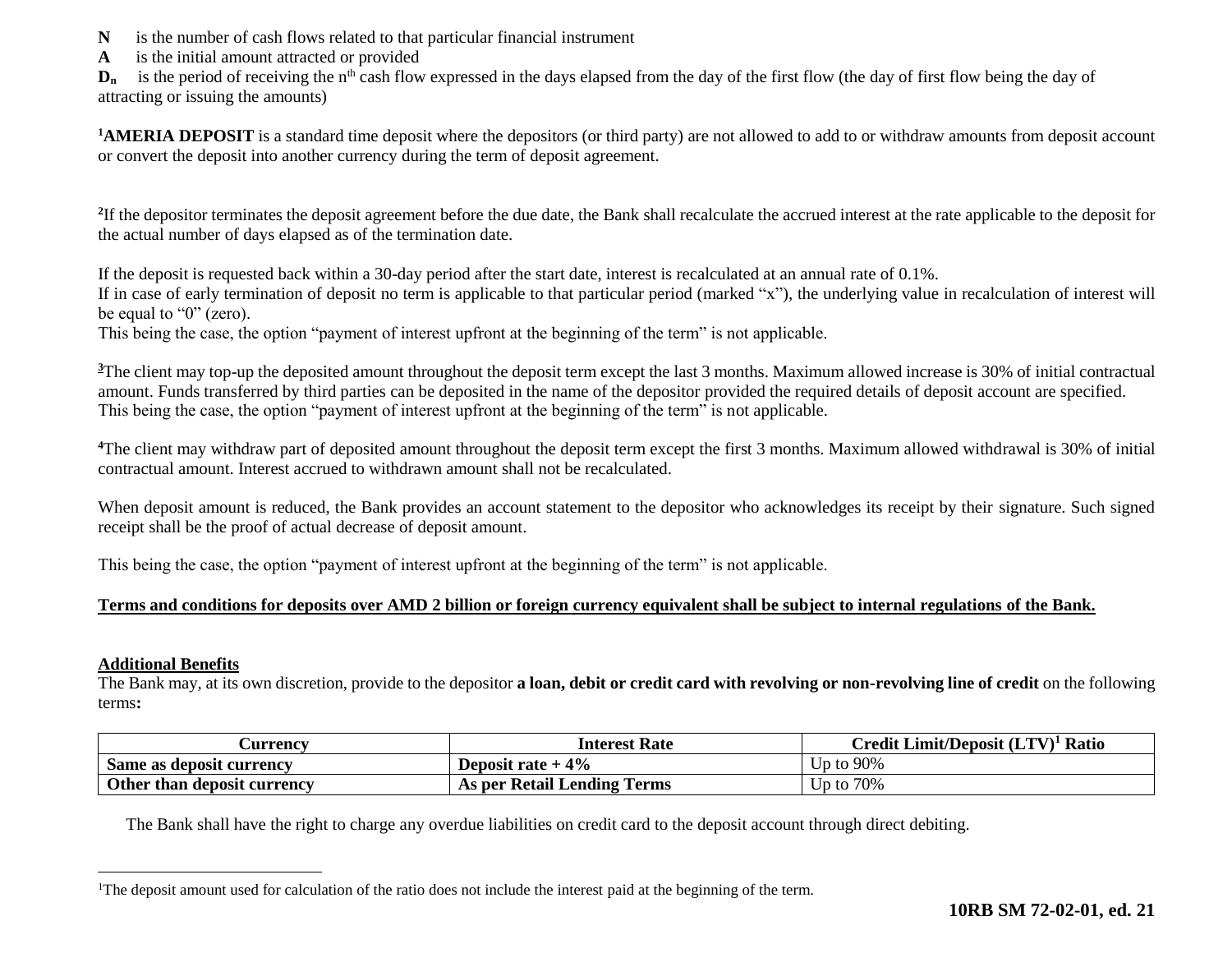## **Terms and Conditions**

 $\overline{a}$ 

- 1. The payment of deposit to the Bank is documented by a written instrument, i.e. bank deposit agreement.
- 2. For clients making a time deposit the Bank opens an account in AMD. If the deposit is in foreign currency, the Bank opens an account in the deposit currency as well. In the latter case no account opening fee is charged.
- 3. Account statements are subject to the following terms.

| Fee for provision of account statement                                                                                              |                                                |
|-------------------------------------------------------------------------------------------------------------------------------------|------------------------------------------------|
| Provision of account statements, copies of account statements or other<br>documents kept in electronic form, backdated up to 1 year | Free                                           |
| Provision of account statements or copies of account statements                                                                     | AMD 5,000                                      |
| backdated more than 1 year or other documents kept in electronic form <sup>2</sup>                                                  | per annual statement per account, VAT included |
| Provision of copies of documents kept in paper form or copies of                                                                    | AMD 5,000                                      |
| electronic documents backdated more than 1 year                                                                                     | per document, VAT included                     |

- 4. The Bank calculates interest based on 365 days per year.
- 5. Calculation of interest shall start from the day following the date of payment of deposit to the Bank and end one day before deposit end date.
- 6. Interest is taxable at 10% or 5% pursuant to the tax legislation of Republic of Armenia or Nagorno Karabakh Republic, respectively.
- 7. Interest may be paid by one of the following schemes as defined in deposit agreement:

**7.1 Monthly:** interest is credited to the depositor's bank account on monthly basis from the deposit start date. Before payment of interest the Bank withholds the income tax.

**7.2 Monthly capitalization of interest**: net interest (after tax) is accrued to deposit principal every month to the start date of the deposit or on the first banking day after that. Interest for each subsequent period is accrued to the sum of the previous month's interest and the principal amount. The term of deposits with compound interest rates should be at least 60 days.

**7.3 Quarterly payment**: interest is credited to the depositor's bank account on quarterly basis on the last day of the quarter. Before payment of interest the Bank withholds the income tax.

**7.4 Quarterly capitalization of interest**: net interest (after tax) is accrued to deposit principal every quarter to the start date of the deposit or on the first banking day after that. Interest for each subsequent period is accrued to the sum of the previous quarters' interest and the principal amount.

**7.5 Annual payment:** interest is credited to the depositor's account on annual basis on the last day of the year. Before payment of interest the Bank withholds the income tax.

**7.6 Annual capitalization of interest**: net interest (after tax) is accrued to deposit principal every year to the start date of the deposit or on the first banking day after that. Interest for each subsequent period is accrued to the sum of the previous years' interest and the principal.

**7.7 Payment of interest upfront at the beginning of the term:** interest is paid upfront on the start day of the deposit. Before payment of interest the Bank withholds the income tax.

- 8. The Bank shall not, at its own initiative and discretion, decrease the interest rate defined by deposit agreement during the term of the agreement.
- 9. The deposit agreement may be extended in cases and in the manner provided for by the agreement and terms and conditions of deposits for individuals.

10. The Bank shall repay the deposit, whether fully or partially, forthwith upon request of the depositor. In accordance with these terms and conditions, if the deposit is requested back before the due date, the Bank shall recalculate and repay the amount based on the depositor's withdrawal application. This being the case, the Bank shall pay interest at a 0.1% annual rate instead of the rate defined by deposit agreement. If the interest chargeable back after recalculation has already been paid to the client, the difference between such interest and interest at 0.1% annual rate is charged to the deposit. This clause is applicable unless otherwise defined by the deposit terms and/or deposit agreement.

<sup>2</sup>Account statements, their copies and other materials (including references, documents, their copies) backdated more than 3 years are provided on contractual terms.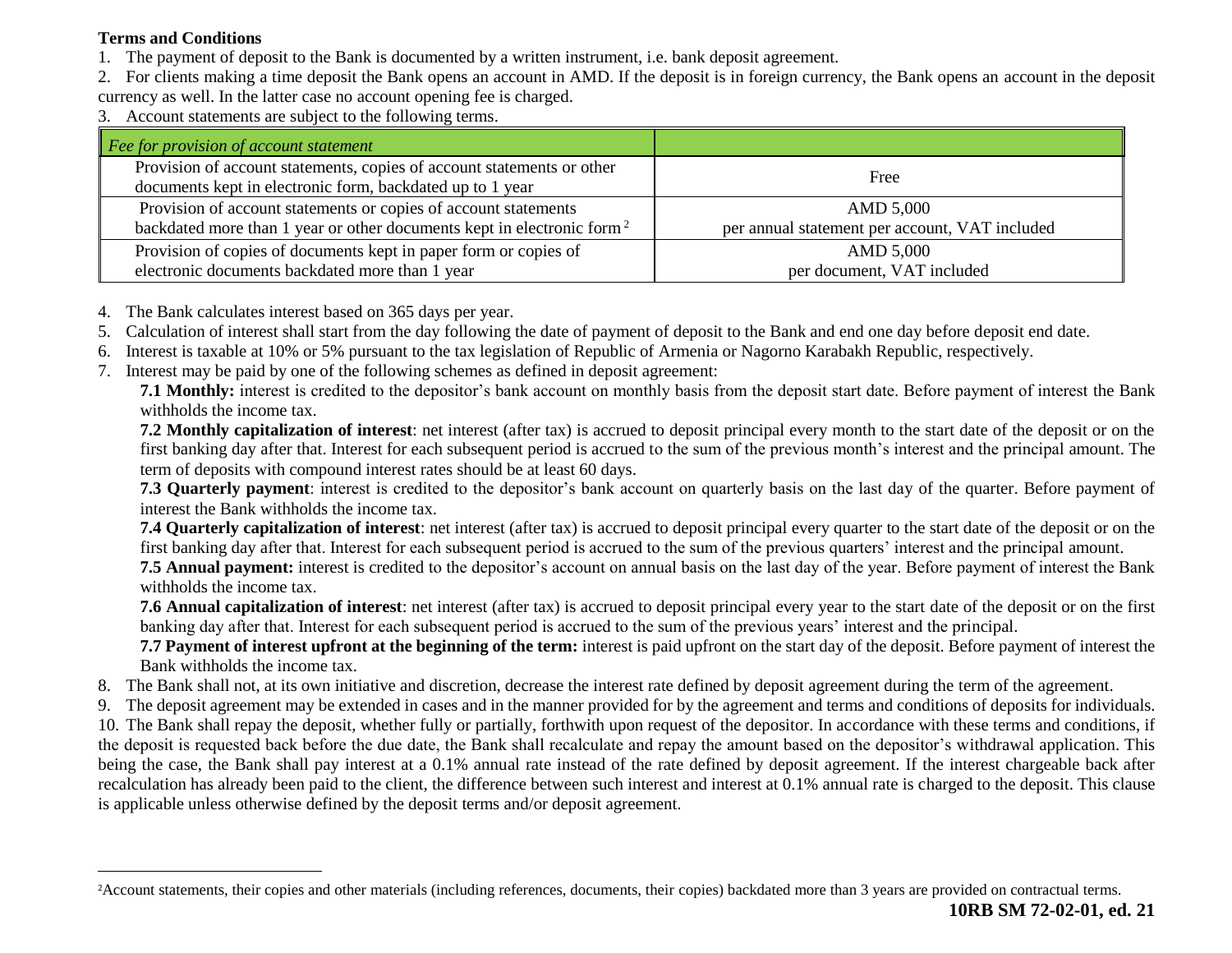11. If the depositor does not request to return the deposit amount upon expiry of the agreement, then based on the option selected by the depositor in the agreement either (i) the agreement is prolonged in the manner defined therein and subject to the interest rates effective in the Bank at that time, or (ii) the deposit is transferred to the depositor's bank account to be serviced in accordance with the then applicable current bank account rates and fees.

12. In case of the depositor's decease, accrual of interest will continue until expiry of deposit agreement, after which the Bank transfers the deposit and accrued interest to the depositor's account. In this case, these amounts shall be transferred to the heirs of the depositor upon submission of properly perfected and executed documents on property rights, evidencing the fact of inheritance.

13. Repayment of deposits is guaranteed by the Deposit Guarantee Fund in accordance with the Law of the Republic of Armenia "On Guarantee of Remuneration of Bank Deposits of Physical Entities". The Law defines the following terms of deposit guarantee:

- For deposits in AMD only, the guarantee coverage is AMD 10.0 million.
- For deposits in foreign currency only, the guarantee coverage is AMD 5.0 million.
- For deposits both in AMD and foreign currency where the AMD-denominated deposit exceeds AMD 5.0 million, the guarantee coverage is up to AMD 10.0 million for AMD-denominated amount only.
- For deposits both in AMD and foreign currency where the AMD-denominated deposit amount is less than AMD 5.0 million, the guarantee coverage is 100% for AMD deposit + difference between AMD 5.0 million and reimbursed amount in AMD for foreign currency deposit.

14. Disagreements and disputes arising out of or in connection with deposit agreement shall be settled through negotiations between the parties. If the parties fail to reach agreement, the settlement shall be reached in the order defined under the legislation of the Republic of Armenia. Disagreements and disputes arising out of a property claim of which the value is within AMD 10,000,000 or foreign currency equivalent may be settled through the Financial System Mediator.

Ameriabank has waived its right to dispute the decisions of the Financial System Mediator subject to the following conditions:

- The Bank is entitled to terminate the waiver agreement at any time.
- The agreement is effective for one year.
- The Bank has waived its right to dispute the decisions of the Financial System Mediator only if the property claim does not exceed AMD 250,000 and the amount of transaction does not exceed AMD 500,000.

#### **Examples**

1. The depositor wishes to make an Ameria Deposit in Armenian drams for a term of 366 days with interest to be paid upfront at the beginning of the term.

Deposit amount: 100,000 AMD Deposit start date: June 1, 2018 Maturity: June 2, 2019 Annual simple interest rate: **7.5%** Interest payment date: June 1, 2018 (the deposit will be effective for 365 days, start date and payment date are counted out) **Interest to be paid** = 100,000\***7.5%/**100/365\*365 = 7,500 AMD **Net interest to be paid (less 10% income tax)** = 7,500-7,500\*10/100 = 6,750 AMD

2. The depositor wishes to make an Ameria Deposit in US dollars for a term of 271 days with termination and top-up options. Preferred interest payment scheme is quarterly payment.

Deposit amount: 10,000 USD Deposit start date: June 1, 2018 Maturity: February 27, 2019